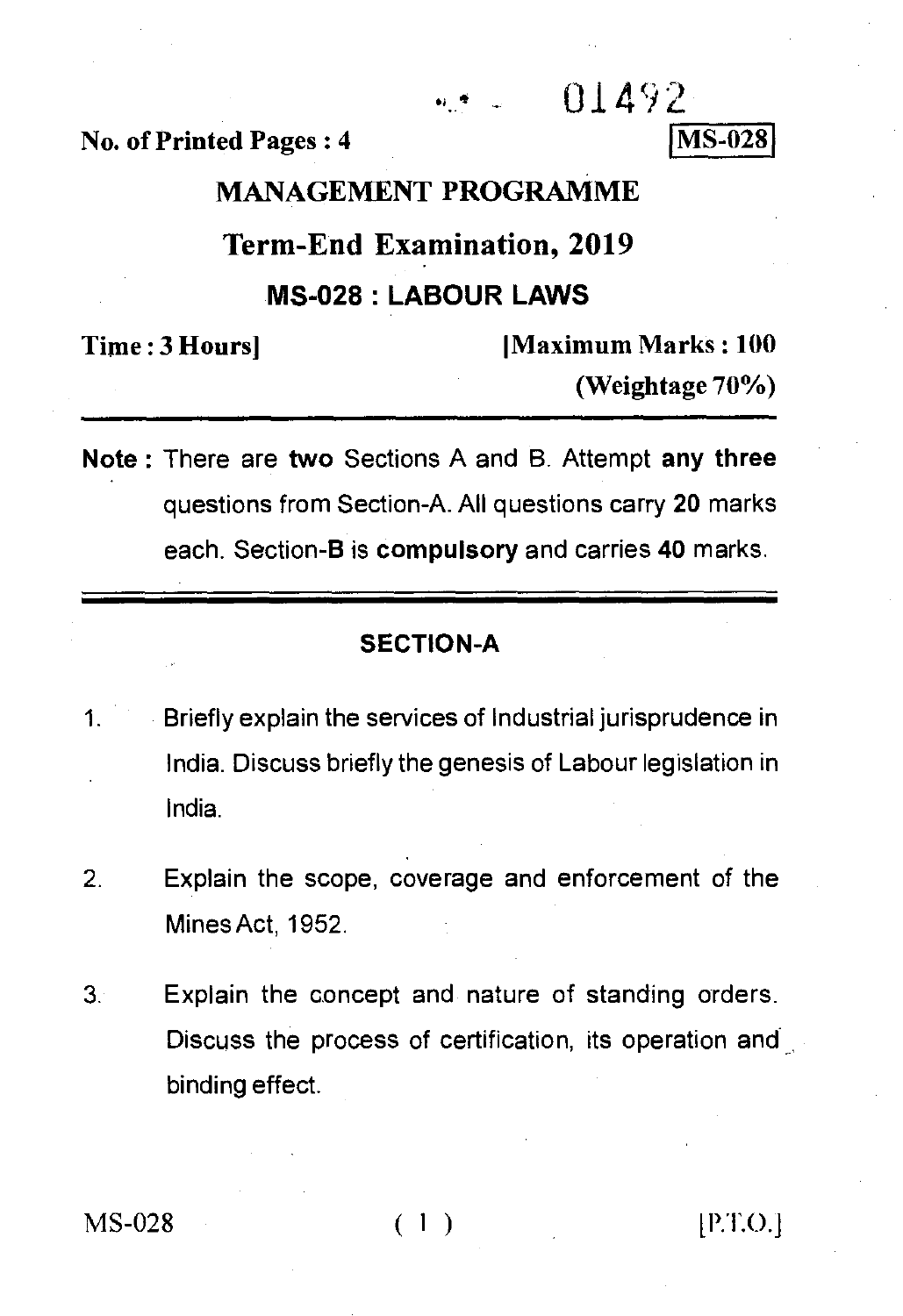- Discuss the powers which the government can exercise 4. under the Minimum Wages Act, 1948 for fixation and revision of minimum wages.
- 5. Write short notes on any three of the following :
	- (a) Natural justice
	- (b) Res judicata
		- (c) Registration of establishments under The Shops and Establishment law
		- (d) Contract of apprenticeship
		- (e) Rules for payment of gratuity

### **SECTION-B**

6. Read the case given below and answer the questions given at the end of the case.

On March 25, 1996 at about 6.45 PM, the Duty Officer (Security), Kumar, at the Works gate informed Rathod, Electrical Engineer on telephone that one Narayan, supervisor of his department has been caught redhanded at the Works gate while attempting to steal one small electric motor and certain other spare parts used MS-028 ( 2 )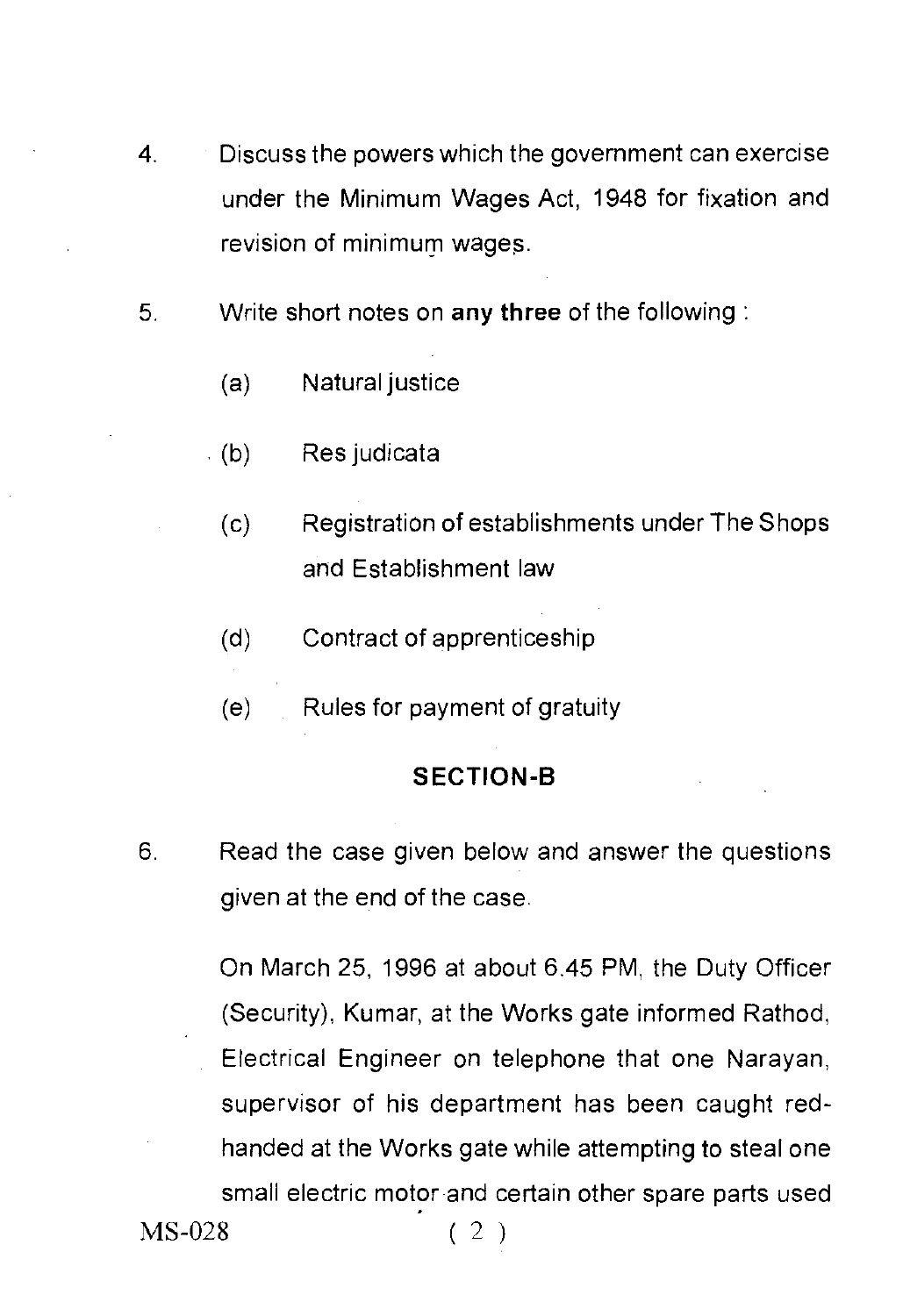in the Electrical Dept. Rathod was requested to come to the Security Control Room, where a preliminary enquiry was to be held.

During the preliminary enquiry, it came to light that Narayan, Personnel No. 5824. Foreman, came to the Works gate at 6.15 PM on his Suvega autocycle bearing registration no. BRX 1421 (the number was not clearly visible). The works guard on duty, Krishna Bahadur asked Narayan to stop and open the tool-box that was hanging on the right side of the rear wheel. When it was opened, only one empty tiffin-box was found. Since the driver's seat appeared to be thicker and of unusual size, the works guard enquired about the same from Narayan, and not being satisfied with the reply, gave it a jerk. It was found that Narayan had constructed one box under the seat where a 0.50 hp motor and eight 5 amps switches belonging to the company were concealed.

On being asked, Narayan replied that he had attended a break-down after 5 PM in the Mill and replaced one 0.50 hp motor. The motor that was recovered was the defective one, but he could not return it as the storeissuer had already left for home after his duty which ended at 5 PM. He thought he would return the motor  $MS-028$  (3) [P.T.O.]